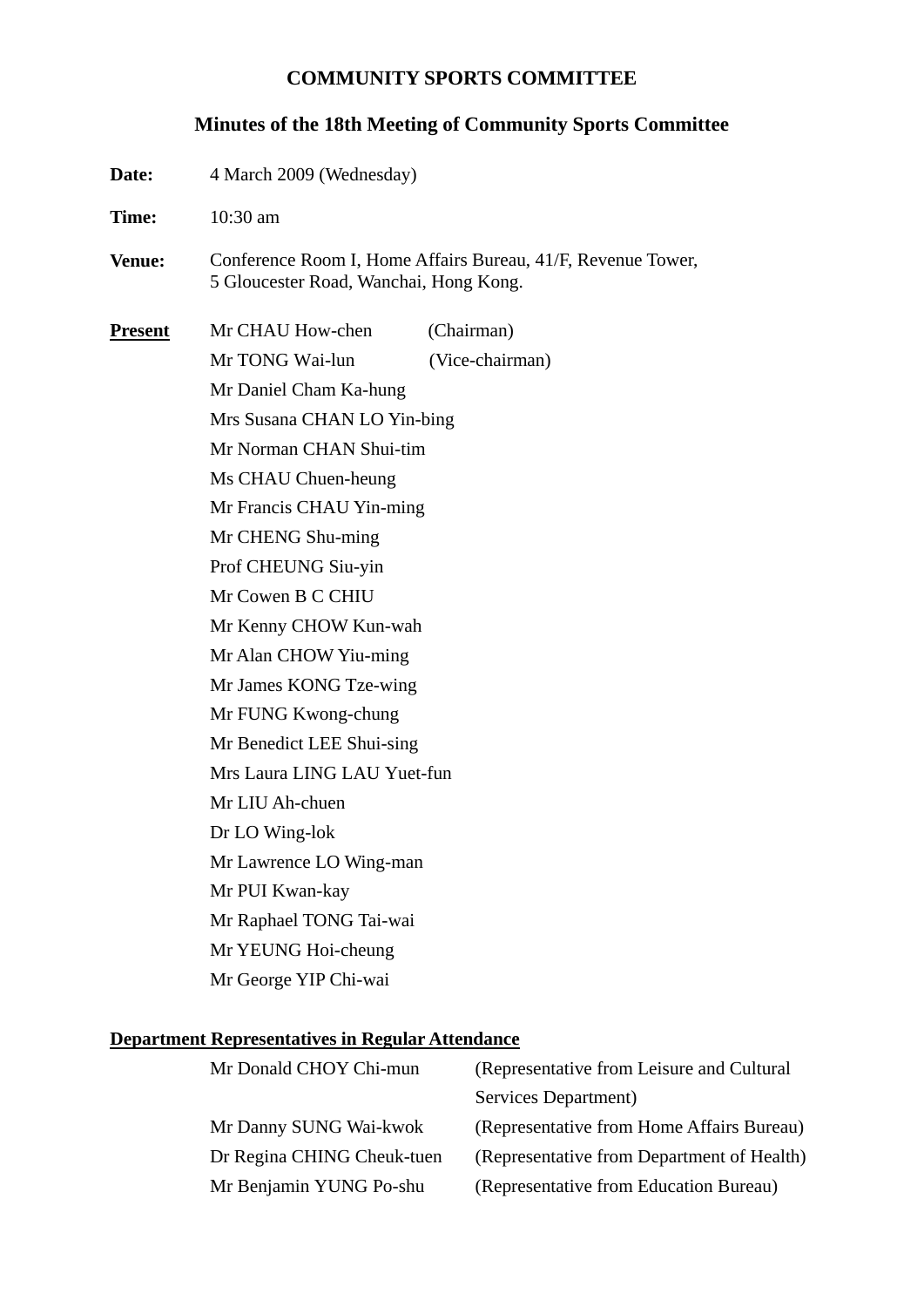|                      | Ms Olivia YIP Wai-ling       | (Representative from Social Welfare)       |
|----------------------|------------------------------|--------------------------------------------|
|                      |                              | Department)                                |
|                      | Ms Iris YICK Pui-yin         | (Representative from Home Affairs)         |
|                      |                              | Department)                                |
|                      | <b>Absent with Apologies</b> |                                            |
|                      | Prof LEUNG Mee-lee           |                                            |
| <b>In Attendance</b> |                              |                                            |
|                      | Mr Thomas CHOW Tat-ming      | (Leisure and Cultural Services Department) |
|                      | Mr Vincent LIU Ming-kwong    | (Leisure and Cultural Services Department) |
|                      | Mrs Kane LI CHOI Wing-kwan   | (Leisure and Cultural Services Department) |
|                      | Ms LOK Kit-ha                | (Secretary) (Leisure and Cultural Services |
|                      |                              | Department)                                |
|                      | Mr Jonathan McKINLEY         | (Home Affairs Bureau)                      |
|                      | Mr YEUNG Wing-nin            | (Education Bureau)                         |
|                      | Mr Johnny WOO Wai-man        | (Chief Executive Officer of the 2009 East) |
|                      |                              | Asian Games (Hong Kong) Limited)           |

### **Opening Remarks**

1.1 The Chairman welcomed all Members and representatives from various government departments to the meeting. He congratulated Mr TONG Wai-lun on his appointment as the Vice-chairman of the Community Sports Committee (CSC) by the Secretary for Home Affairs. He also thanked all Members and representatives from various government departments for continuing to support the work of the CSC of the new term.

1.2 The Chairman remarked that the current CSC consisted of 30 Members, among which six were new, including Mr Daniel CHAM and Mr Lawrence LO from the District Councils (DCs), Mr LIU Ah-chuen from the education sector, and Mr CHENG Shu-ming, Mr Raphael TONG and Mr George YIP from the sports sector. The Chairman was grateful to the former Members, including Mr CHAN Kui-yin, Mr LEUNG Che-cheung, Mr SUEN Kai-cheong and Mr Kenneth TSUI for their contribution to the CSC. He hoped that all Members would actively voice their opinions and work hand in hand for the development of community sports.

1.3 The Chairman welcomed Mr CHOY Chi-mun, the Acting Assistant Director of the Leisure and Cultural Services Department (LCSD) and Mr Johnny WOO, the Chief Executive Officer of the 2009 East Asian Games (Hong Kong) Limited (EAG Limited) to the meeting.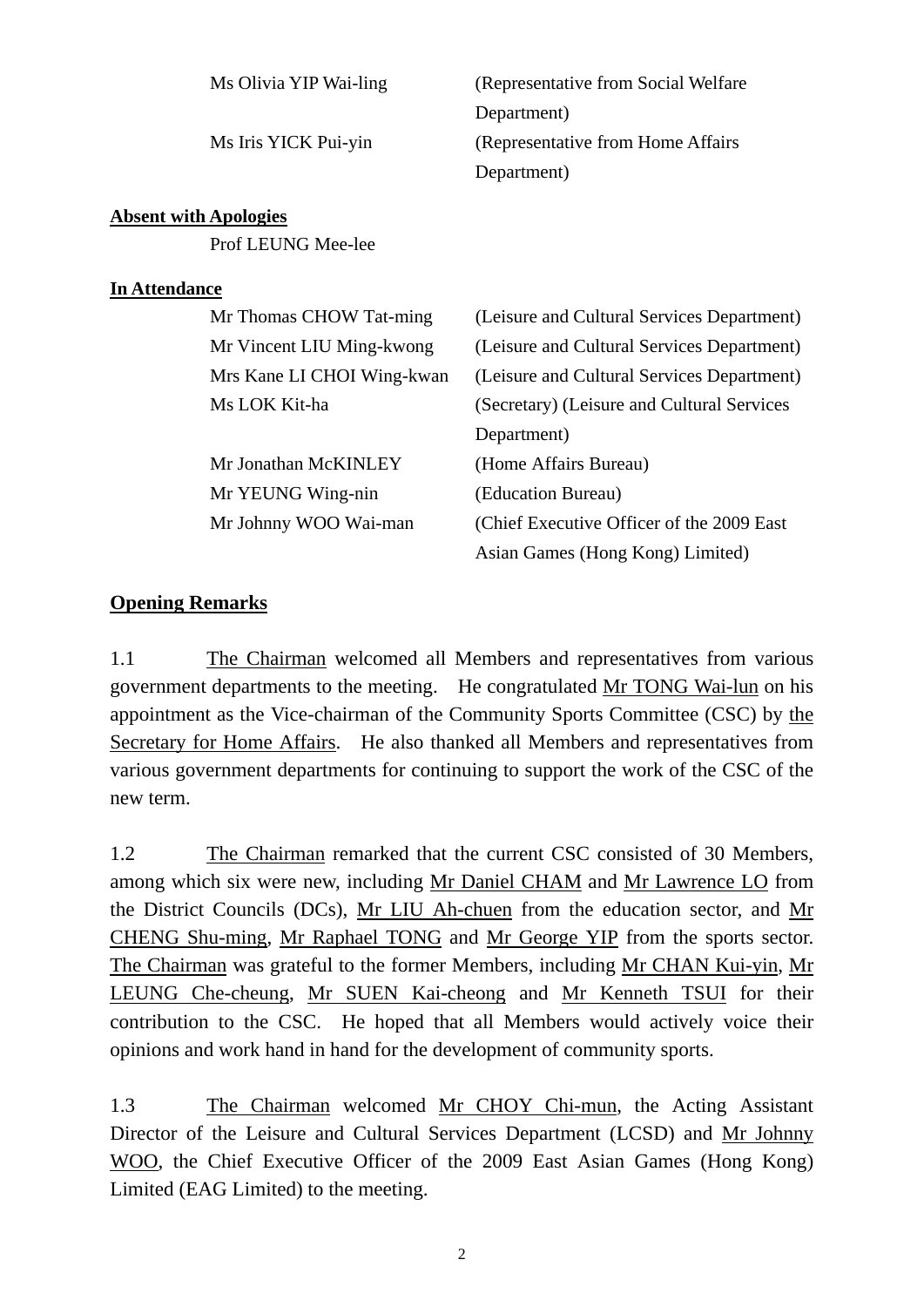1.4 On behalf of the Government, Mr Thomas CHOW, the Director of Leisure and Cultural Services thanked the Chairman and all Members for participating in the work of the CSC and promoting Sport for All. He remarked that the workload of the CSC was very heavy and various important issues were handled by the CSC in the past. After the Beijing 2008 Olympic Games, Hong Kong would host the East Asian Games (EAG) and the 2nd Hong Kong Games (HKG) in 2009. He believed that the workload of the CSC would be even heavier. He thanked the Chairman, the Vice-chairman and all Members for their wholehearted support and welcomed the new Members and Mr Jonathan McKINLEY, the Deputy Secretary for Home Affairs who had just assumed office. He believed that the CSC would give the Government more valuable opinions about the development of community sports.

1.5 Mr Jonathan McKINLEY, the Deputy Secretary for Home Affairs said that the EAG was an important project of the year. He hoped that all Members would continue to support the work of the EAG Limited and the LCSD. Besides, the Home Affairs Bureau (HAB) also valued the work of the Sports Commission and its three Committees. He hoped that all Members would continue to support the work of the Sports Commission.

### **Item 1: Confirmation of the Minutes of the 17th Meeting of the CSC**

2.1 The draft minutes of the 17th meeting was faxed to Members for comment on 18 February by the Secretariat and hitherto proposals for amending items 6.4(j) and 6.4(l) of the minutes from the HAB were received. As no further amendment was proposed at the meeting, the Chairman announced that the minutes of the 17th meeting was endorsed.

### **Item 2: Matters Arising**

## **(i) Retention of the Student Sports Activities Co-ordinating Sub-Committee**

3.1 The CSC set up the Student Sports Activities Co-ordinating Sub-Committee in 2004 to formulate strategies to promote student sports activities. To continue to promote sports activities in schools, the Chairman suggested that the CSC of the new term should retain the Sub-Committee and nominated Mr YEUNG Hoi-cheung as the convenor. The Chairman remarked that the post of convenor had been taken up by representatives of the education sector in the past. Since Mr YEUNG was the Chairman of the Primary School Sports Council and the Vice-chairman of the Board of the Hong Kong Schools Sports Federation and had rich experience in the sports area, it was believed that he could lead the Sub-Committee to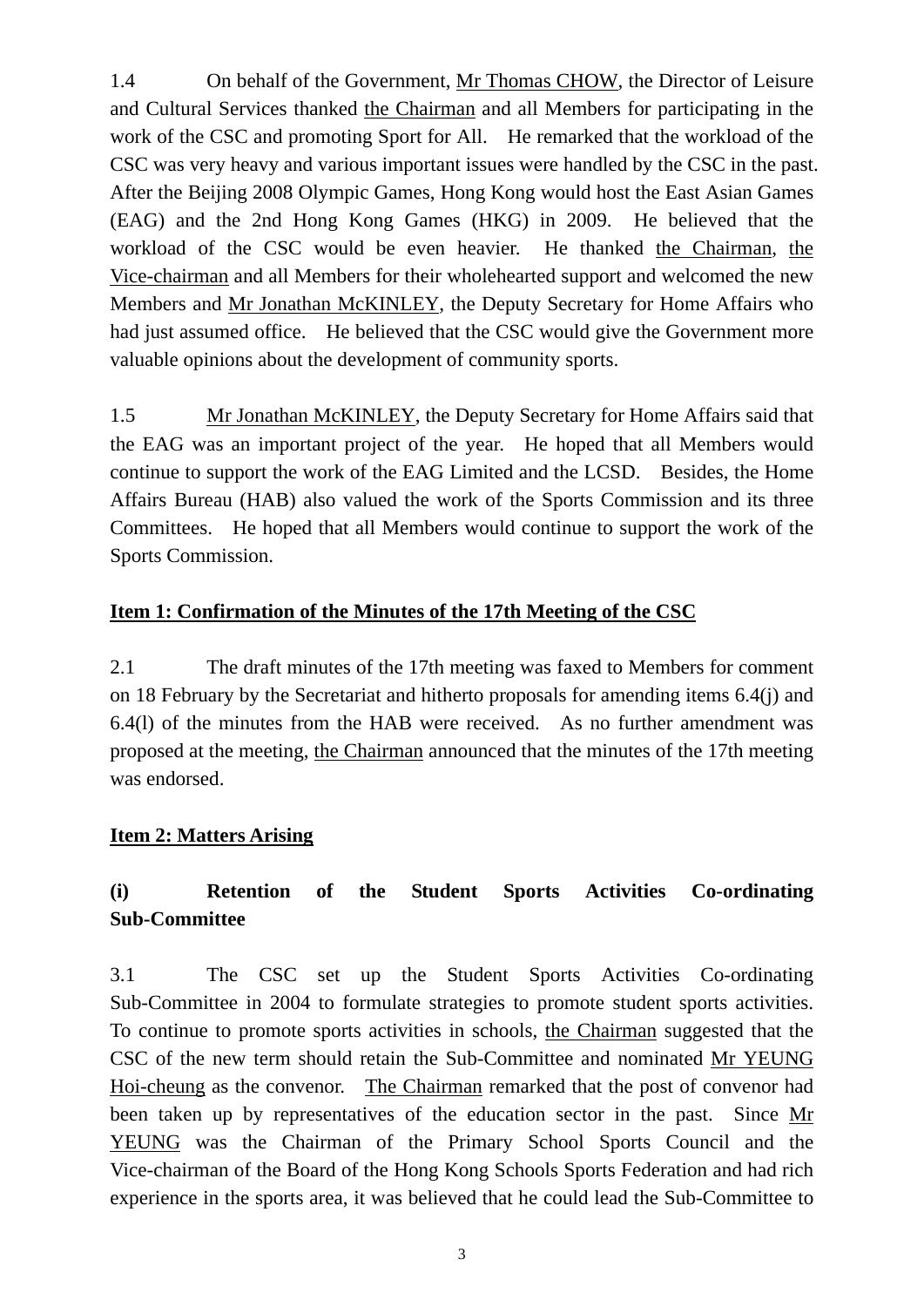fully implement sports development for schools.

3.2 The Chairman also called upon all Members to participate in the work of the Sub-Committee and give opinions regarding sports affairs of schools. Interested Members could fill in the reply slips after the meeting and return them to the Secretariat.

# **(ii) Setting Up a Task Force to Follow Up the Recommendations of the Report on the Study on Sport for All – the Participation Patterns of Hong Kong People in Physical Activities**

4.1 The Chairman stated that in order to follow up the recommendations of the Report on the Study on Sport for All – the Participation Patterns of Hong Kong People in Physical Activities (the Report), the Committee endorsed at its 17th meeting the establishment of a task force under the new CSC. The Task Force would be responsible for following up on various recommendations of the Study. The composition of the Task Force had been drafted by the Secretariat. The Chairman asked Members to refer to the information tabled at the meeting and give their views.

4.2 Members agreed on the composition of the Task Force. The Chairman suggested that Dr LO Wing-lok, convenor of the dissolved Working Group on the Formulation of Indicators for Measuring the Effectiveness of Sport for All, should be invited to serve as the convenor of the Task Force as well. He also invited Members to join the Task Force, and asked those interested to fill in and return the reply slips to the Secretariat after the meeting.

4.3 The Chairman pointed out that the Secretariat had collated the recommendations of the Report and Members' views, and had initially formulated follow-up actions on the Report for further examinations and discussions by the newly established Task Force. The Chairman asked Members to refer to the information tabled at the meeting. He also asked Ms LOK Kit-ha, the Secretary, to brief Members on the content.

4.4 Ms LOK Kit-ha briefed Members on the scope of discussions and follow-up actions of the Task Force. The Chairman invited Members to give their views.

4.5 Prof CHEUNG Siu-yin suggested updating some of the information in the Report. She pointed out that the US Department of Health and Human Services introduced new indicators for participation in physical activities (especially for the age group of 13 to 19) in October 2008. Since the findings of the survey would be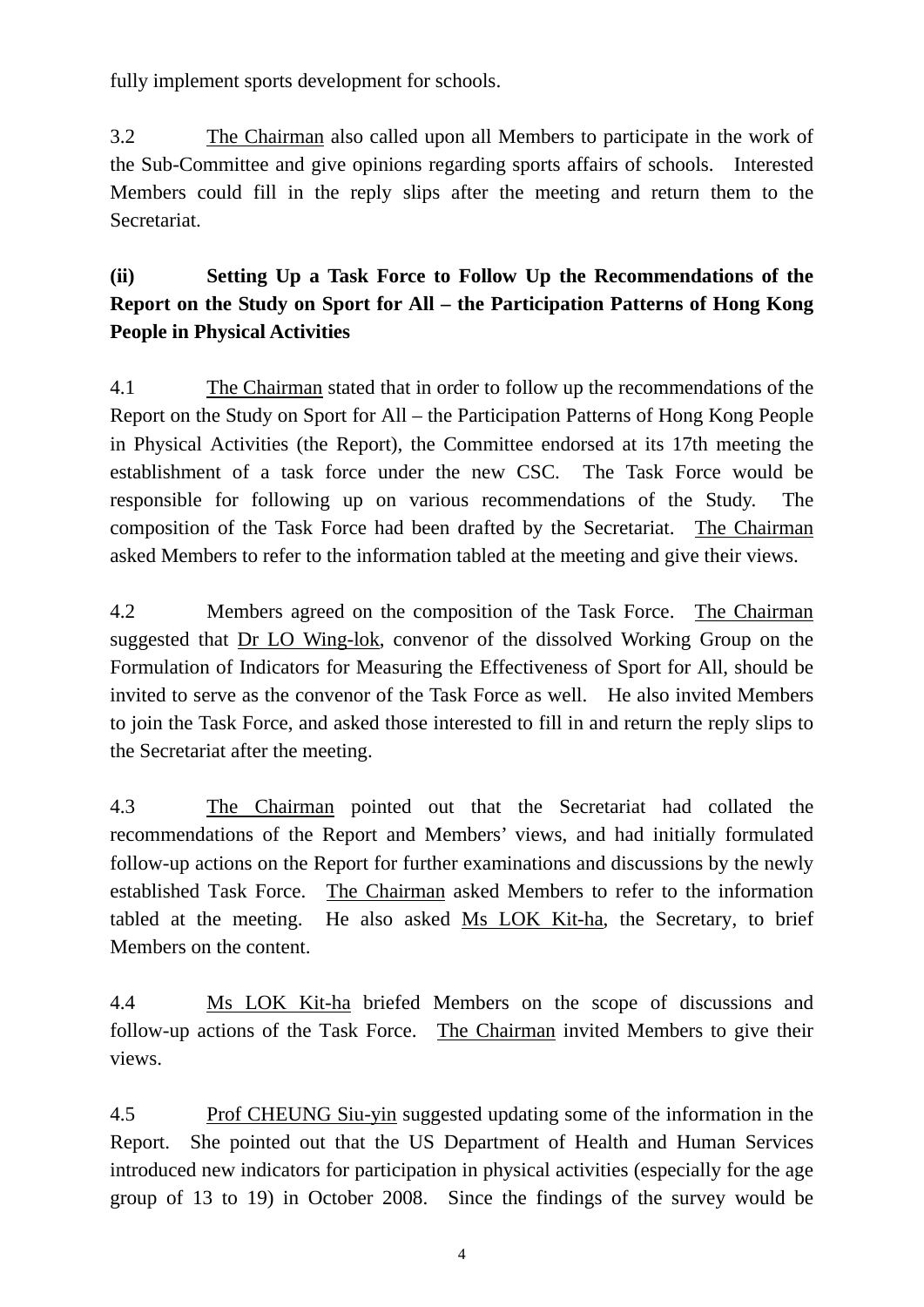released by the Committee in 2009, she suggested supplementing the Report with the above new information.

4.6 Ms LOK Kit-ha responded that Prof Stanley HUI of the Department of Sports Science and Physical Education of the Chinese University of Hong Kong, the Consultant, explained at the 17th meeting that as the new US proposals had not been introduced at the time the Study was conducted, the indicators used at that time were adopted. Prof HUI had also confirmed those indicators with the authority concerned in the US.

4.7 Prof CHEUNG Siu-yin stated that as the new information from the US had already been uploaded to the Internet, youth participation in physical activities was insufficient at present, and the Legislative Council was paying attention to the obesity problem of Hong Kong students in the light of the continuous increase in the number of obese students, she suggested that the latest information should be added to the Report.

4.8 The Chairman said that the relevant problems were discussed in depth at the previous meeting. Dr LO Wing-lok would lead the newly established Task Force to examine various recommendations of the Report in detail. He asked Prof CHEUNG Siu-yin to provide the relevant information to the Secretariat for reference.

4.9 Dr LO Wing-lok said that different indicators had already been discussed in detail. At the moment, data that catered for different indicators had already been collected. Upon the announcement of the Report, the Task Force would study it thoroughly and handle it with care.

4.10 Mr Francis CHAU stated that the newly established Task Force would be responsible for following up various recommendations of the Report. He suggested that members of the dissolved Working Group and the Consultant should examine the arrangement for the adoption of two sets of indicators for analysing the data. Moreover, the paper suggested that the Task Force should brief the DCs on the findings and recommendations of the Report. He wanted to know if it should be done in written form, or by sending representatives to attend meetings of the 18 DCs. The Chairman suggested that the new Task Force should study the ways to follow up the relevant work.

## **(iii) Report of the 2nd Hong Kong Games Organising Committee**

5.1 The 2nd HKG would be held from 9 to 31 May 2009. The Chairman invited Mrs LI CHOI Wing-kwan, Secretary General of the 2nd HKG Organising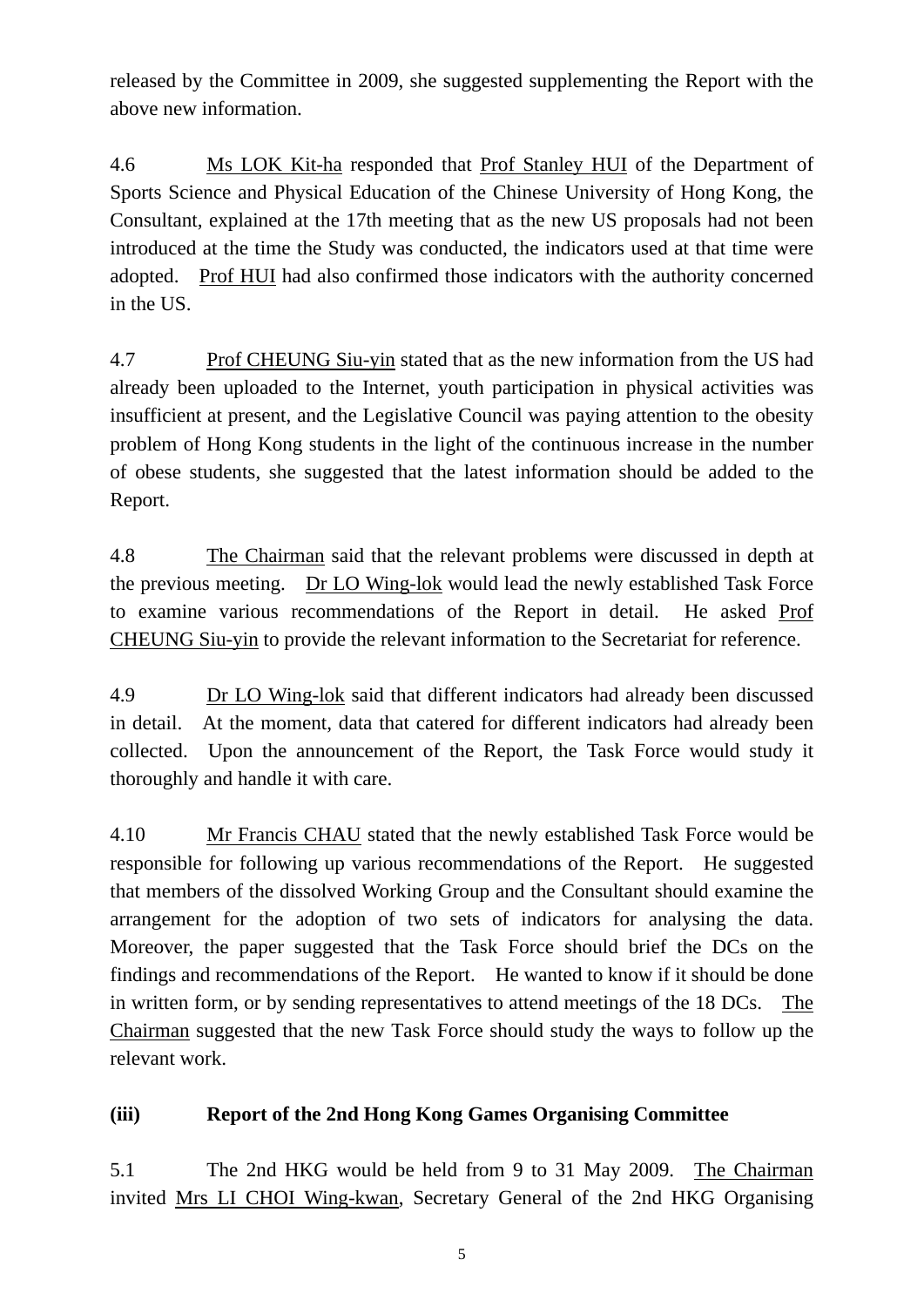Committee (OC), to brief Members on the latest progress of the 2nd HKG.

5.2 Mrs LI CHOI Wing-kwan reported that the OC and Standing Committee (SC) had held three and two meetings respectively since their establishment. The progress of various preparatory work was summarised as follows:

- (a) With regard to the preparatory work of the events, the 18 DCs had completed all selection of athletes in February 2009 and submitted the name lists of district teams and athletes for all events to the OC respectively. It was anticipated that the 18 DCs would field a total number of 2 000 athletes to participate in six sports events. Most of the preliminary rounds would commence in mid-April and all finals would be held between 9 and 31 May. Mrs LI thanked the six relevant national sports associations for agreeing to act as referees.
- (b) Regarding publicity and activities for community-wide participation, in order to promote the 2nd HKG extensively, the publicity posters and banners concerned had been distributed to the 18 districts for posting and hanging. Moreover, the latest information on the HKG had been disseminated to the public on many occasions through different channels including newspapers, radios, televisions and Internet. Apart from broadcasting the APIs on the HKG at the LCSD venues, a series of 24 episodes on the 2nd HKG would be broadcast via RoadShow on buses between March and June with a view to promoting various activities of the 2nd HKG and reporting the preparation work for the Games in the 18 DCs. The APIs on the HKG would also be broadcast on trains and the large TV screen on the external wall of the World-wide House in Central, and lamppost buntings would be erected at appropriate locations in the 18 districts. The 18 DCs were encouraged to increase the number of lamppost buntings to create an ambience for the HKG.
- (c) The launching ceremony of the 2nd HKG was held successfully at Kowloon Park, Tsim Sha Tsui on 28 February 2009. After the launching ceremony, the OC arranged the media to interview the representatives of the 18 DCs on the preparation for the Games at the district level. In addition, the OC would organise six "Elite Athletes Demonstration and Experience Sharing Sessions" between March and April. Voting for "My Favourite Sporty District", guessing "The Overall Champion of the 2nd HKG" and "Dynamic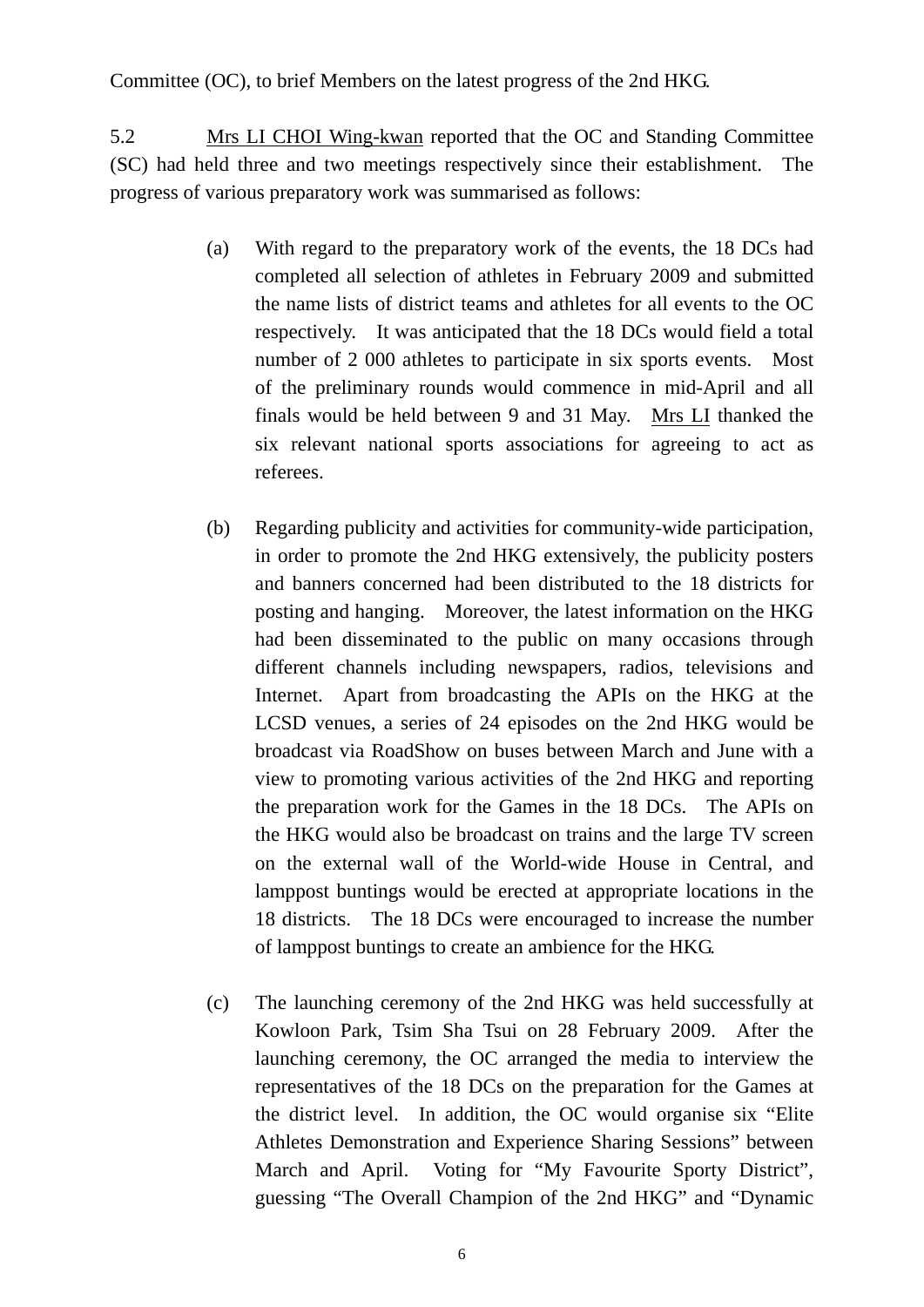Moments Photo Contest" would be held between 9 March and 9 May. The opening ceremony and the closing ceremony cum prize presentation ceremony would be held on 9 and 31 May respectively.

- (d) To enhance the enthusiastic atmosphere, each DC would field a cheering team to lead their respective athletes into the venue and participate in a cheering competition at the opening ceremony to be held at Tseung Kwan O Sports Ground on 9 May. The Cheerleading Federation of Hong Kong, China consented to provide professional advice to the competition and join the judge panel. Other members of the judge panel included two CSC members and one representative from the Sports Federation and Olympic Committee of Hong Kong, China (SF&OC). Mrs LI invited the CSC to appoint two members as the judges for the "Cheering Competition for the 18 Districts".
- (e) The OC hitherto had obtained consent from seven organisations to sponsor the 2nd HKG in different forms including cash sponsorship, prizes for the voting and guessing activities/photo contest, the suits for the OC and SC members, the advertisements at advertising light boxes in MTR stations, the fireworks display as well as the dragon and lion dance performance at the opening ceremony, etc. Financially, the estimated budget of the 2nd HKG had increased from \$9 million to \$10 million to enhance publicity.

5.3 The Chairman remarked that the opening ceremony of the 2nd HKG and the track and field events of the EAG would be held at Tseung Kwan O Sports Ground, Sai Kung. He expected that the newly built sports ground would provide more fascinating sports programmes to the public. Moreover, he stated that it had been a practice for the Vice-chairman of the CSC to take up the post of Vice-chairman of the OC and SC of the HKG. Hence, the newly appointed Vice-chairman, Mr TONG Wai-lun, would become the Vice-chairman of the OC and SC of the 2nd HKG.

5.4 Regarding the nomination of two members as the judges of the "Cheering Competition for the 18 Districts", the Chairman said that Mr Kenny CHOW and Mr YEUNG Hoi-cheung were the judges in the 1st HKG and therefore he proposed to invite them to act as the judges of the "Cheering Competition for the 18 Districts" of the 2nd HKG. The proposal was endorsed by Members. The Chairman thanked Mr CHOW and Mr YEUNG for accepting the invitation.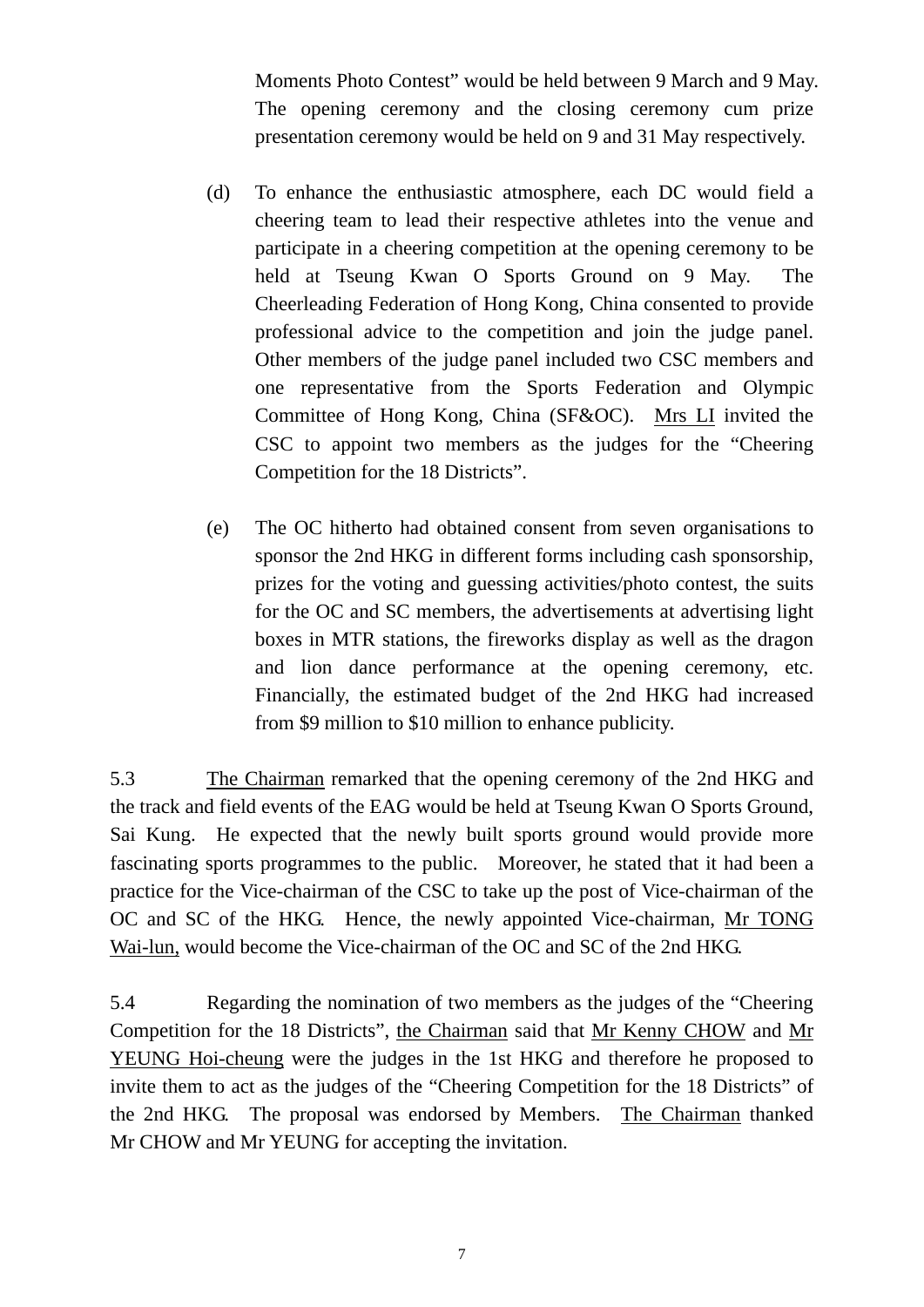# **Item 3**:**Progress Report on Preparation for Hong Kong 2009 East Asian Games (CSC Paper 1/09)**

6.1 The Hong Kong 2009 EAG would be held in Hong Kong in December 2009. The Chairman invited Mr Johnny WOO, the Chief Executive Officer of the EAG Limited to report on the latest progress of various preparation work of the EAG and asked Members to refer to the updated information provided at the meeting.

6.2 Mr Johnny WOO briefed Members on CSC Paper 1/09 by PowerPoint. The Chairman invited Members to give their views.

6.3 Members gave their views on the EAG. Their views and responses were summarised as follows:

- (a) Mr Daniel CHAM suggested holding roving exhibitions on the EAG for all districts and increasing the number of souvenir shops, such as selling some of the souvenirs in 7-Eleven convenience stores to enhance the atmosphere of the Games. Besides, he also asked about the co-ordination of cultural performances in various districts by the LCSD.
- (b) Mr WOO said in response that the Information Services Department was currently printing materials for the EAG display panels for roving exhibitions in shopping malls and sports venues of the LCSD. All districts were welcome to borrow the display panels to tie in with the promotion programmes in the districts. He also agreed that increasing the number of souvenir shops could help promote the EAG and thus he was currently discussing relevant arrangements with different firms. Besides, he remarked that there would be various cultural performances in different districts during the EAG.
- (c) Mr Vincent LIU, the Deputy Director of the LCSD added that the EAG display panels would be displayed in sports venues of the LCSD in all districts and shopping malls starting from March 2009. In addition, negotiations were under way with The Link regarding relevant promotion and exhibitions in the middle of the year in shopping malls managed by The Link. He encouraged all DCs to organise more promotion programmes on the EAG this year and welcomed the idea of borrowing the EAG display panels to display in those programmes. Regarding locations of souvenir shops, he commented that there would be certain difficulties in the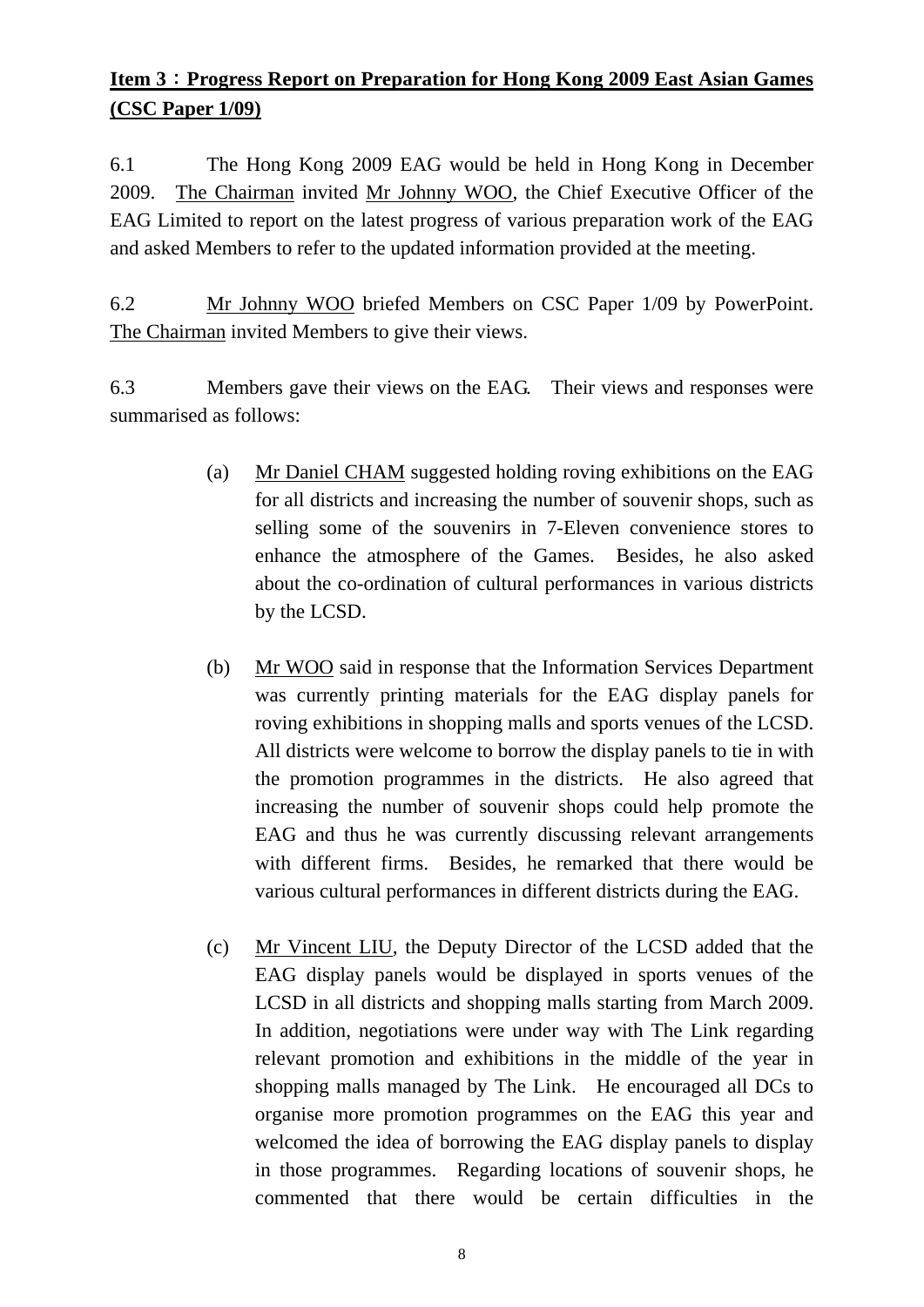negotiations with some firms. Apart from the current locations, there were also retail outlets in MTR stations and the Hong Kong Tourism Board for distributing publicity materials and selling souvenirs of the EAG. The EAG Limited would continue to contact other firms for increasing the number of souvenir shops. As for cultural performances, to tie in with the theme of a Cultural EAG, he encouraged all districts to actively organise various kinds of cultural programmes in addition to the cultural programmes organised by the LCSD. Apart from local performing bodies, citizens from the other eight EAG participating regions could also be invited to perform. He could provide the districts with contact details for reference if necessary. Besides, he said that information on the promotion programmes on the EAG was currently being collected from the 18 districts for printing booklets, which would be distributed to the public in June to encourage their active participation in those programmes.

- (d) Ms CHAU Chuen-heung remarked that all DCs were currently dealing with the provision for the year. All District Offices under the LCSD could submit proposals of beautification programmes to the DCs for allocation of resources for promoting the EAG. Also, she suggested that the LCSD should disseminate messages on the EAG through the leisure and cultural programmes regularly organised at present. Since different districts had different characteristics in terms of cultures and arts, she hoped that the LCSD could co-ordinate accordingly and co-organise cultural programmes with quality performing bodies to engage participation throughout the community.
- (e) Mr Vincent LIU responded that beautification of the environment was one of the important elements of a Green EAG. He suggested that all districts should organise community beautification programmes, such as horticultural and tree planting activities. He also hoped that all DCs would allocate resources for organising programmes of a Green EAG. On top of that, he remarked that the regular recreational and sports programmes organised in all districts in the coming year would be tailored in the best way possible to tie in with the staging of the EAG. Meetings would also be regularly held with different District Offices to ensure clear understanding of the overall implementation policies among all district managers.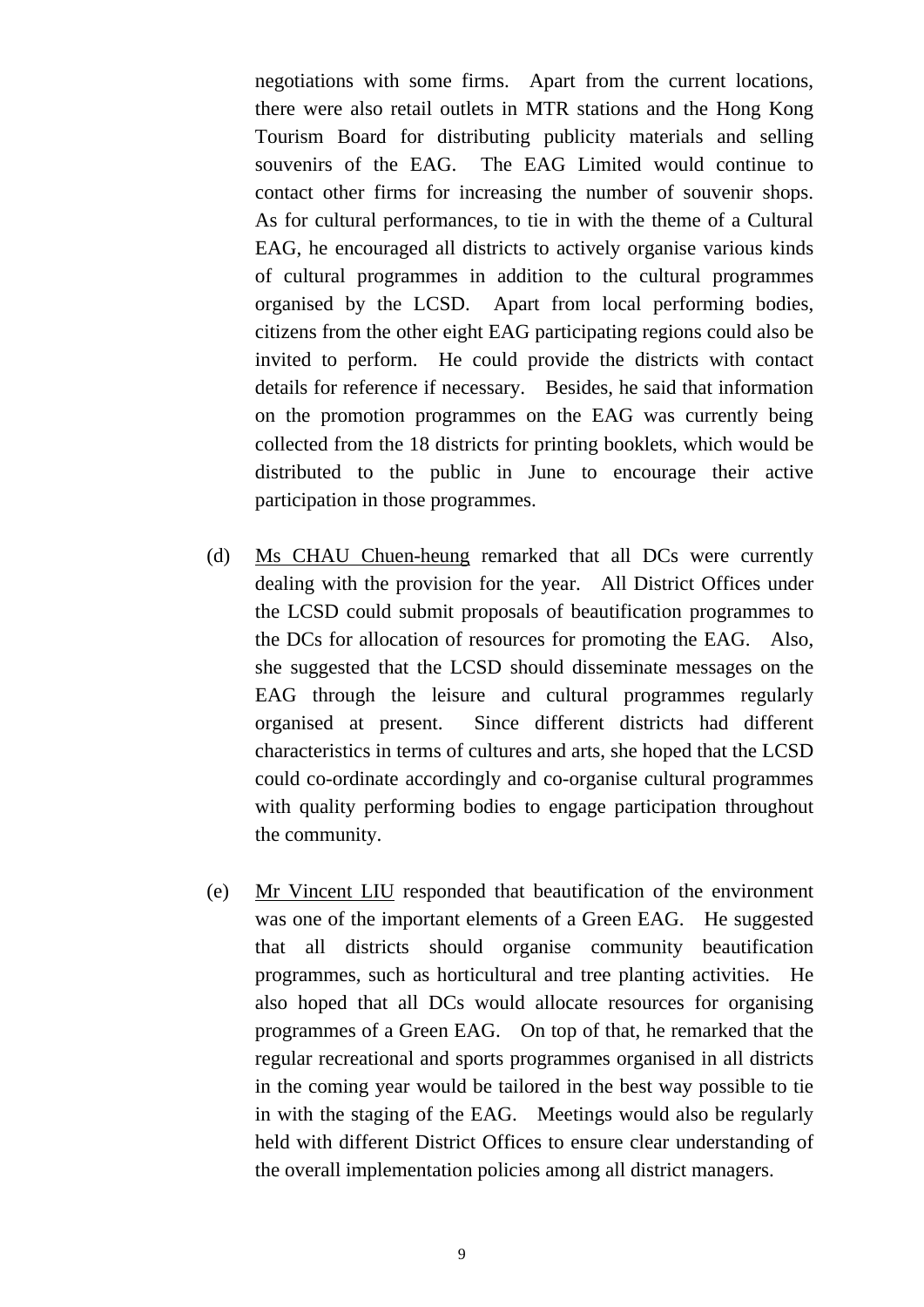- (f) Mr Benedict LEE wished to obtain more information on the head count of audience and tourists. He was of the opinion that enhancing the attractiveness and promotion of the Games could increase the numbers of audience and tourists. He opined that traffic and transport were very important to encourage active participation among the public. He suggested discussing with the relevant units responsible for traffic and transport and promulgating transport arrangements for the Games as soon as possible. Besides, he wished to know more about the current situation of fund raising for the EAG.
- (g) Mr WOO said in response that there would be about 430 000 tickets for the 23 sports events. If the attendance was 50%, the number of audience would be over 200 000. He opined that the calibre of athletes was crucial for enhancing the attractiveness of the Games. He said that General Administration of Sport of China had agreed to send national athletes of the highest calibre to participate in the EAG, which would certainly enhance the attractiveness of the Games. Apart from that, Hong Kong athletes might also achieve remarkable results in some of the events. It was thus believed that Hong Kong people would be present to show their support. Besides, schools would be contacted for attending events held on weekdays to boost the attendance. As for transport arrangements, he remarked that one of the co-ordinating committees of the EAG would be responsible for traffic and transport arrangements. For example, the opening ceremony would be held at the Victoria Harbour with a stage at sea and a fireworks display, which would be a rather new and original idea. The relevant co-ordinating committee had held discussions with the departments responsible for transportation and would consult the relevant DCs and promulgate transport arrangements for the EAG as soon as possible. Regarding funding, he said that in addition to the sum for the construction of new venues and the upgrade of existing venues provided by the Government, which accounted for over \$1.2 billion, the funding for organising the whole EAG was about \$240 million, of which \$123 million was provided by the Government and the rest came mainly from sponsors, proceeds of tickets, sale of souvenirs and other fund raising activities. He commented that the primary funding target was reached, rendering sufficient funding for organising the EAG.
- (h) Mr Thomas CHOW added that the traffic arrangements for the EAG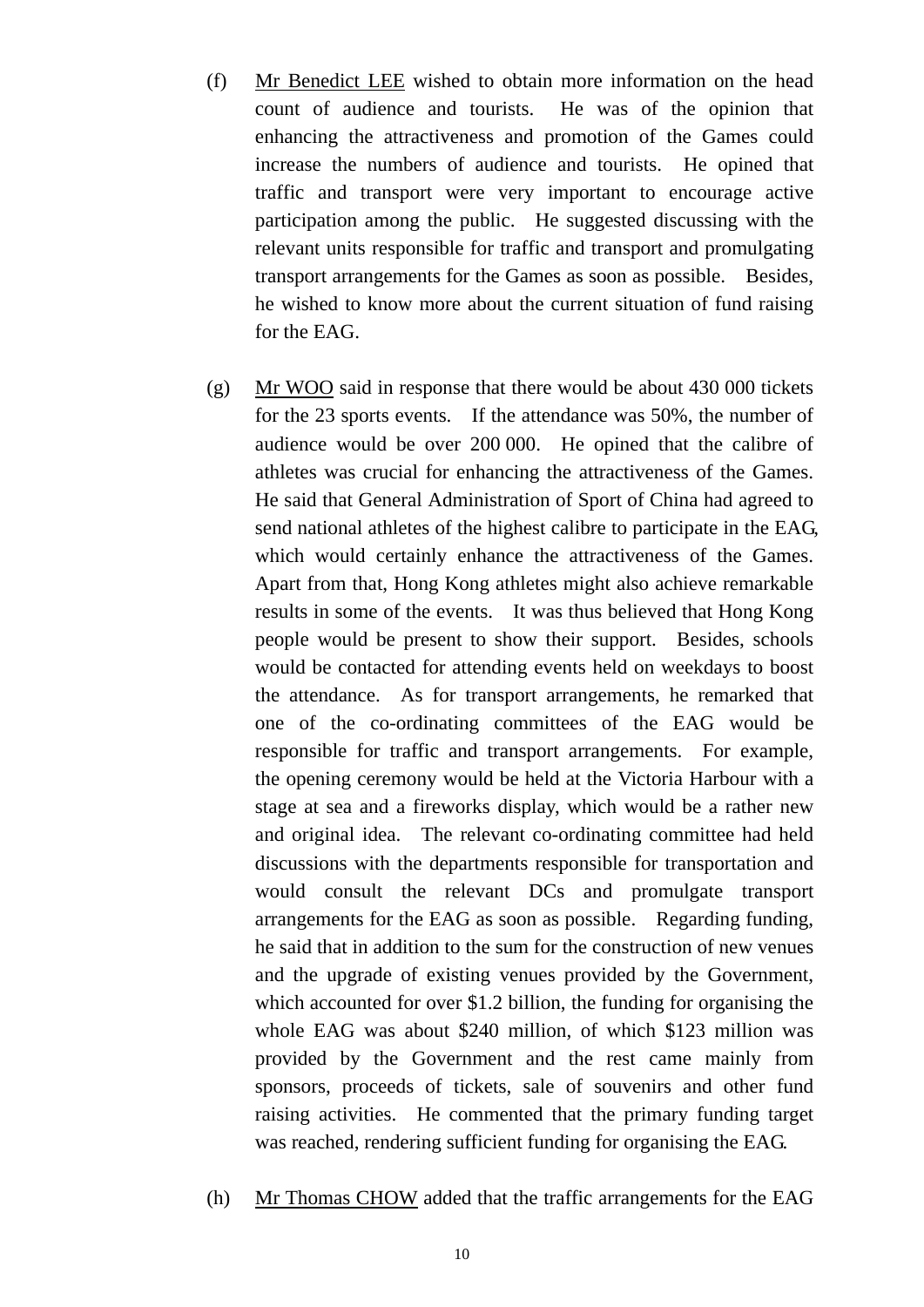would be announced later. Apart from that for the BMX competition, most of the competition venues were easily accessible. He would like Members to continue to seek sponsorship for the EAG. If more funds were raised, more diversified activities could be held and publicity be strengthened, thereby enhancing the attractiveness of the Games.

- (i) Mr Vincent LIU added that booklets would be published to inform the public of the traffic arrangements during the EAG. The MTR would also put up signs for EAG venues in MTR stations to facilitate the public. To tie in with a Green EAG, he encouraged the public to go to the competition venues via public transport.
- (j) Prof CHEUNG Siu-yin commented that the EAG theme song was melodious and rhythmic. She suggested that an "EAG exercise" could be designed to go with the song and that coaches be sent to the communities and schools to teach the public and students to do the exercise. The public could do the exercise in the EAG opening ceremony at the Victoria Harbour while the EAG theme song was being broadcast. The importance of doing more exercises could also be conveyed at the same time. As regards students' obesity problem, she suggested that reference could be made to the concept of "Health Banks" when encouraging students to do exercises in an active manner. In the period from September to December, students' exercise time could be recorded and EAG souvenirs or tickets could be awarded to them in return. The communities could also consider such scheme. As China had designated 8 August as the National Fitness Day from this year onwards, Prof CHEUNG proposed considering designating 5 December to be a territory-wide Exercise Day in Hong Kong to motivate community-wide participation in sports.
- (k) Mr WOO thought that the "EAG exercise" was a good idea. Later, he would discuss with the LCSD and the Education Bureau (EDB) respectively regarding how to incorporate the exercise into district activities and the feasibility of operating a "Health Bank".
- (l) Mr YEUNG Wing-nin stated that EAG promotion campaigns had been launched in schools upon completion of the Olympic Games in September 2008, with satisfactory results in some schools. The EDB would hold a seminar the next day and representatives from the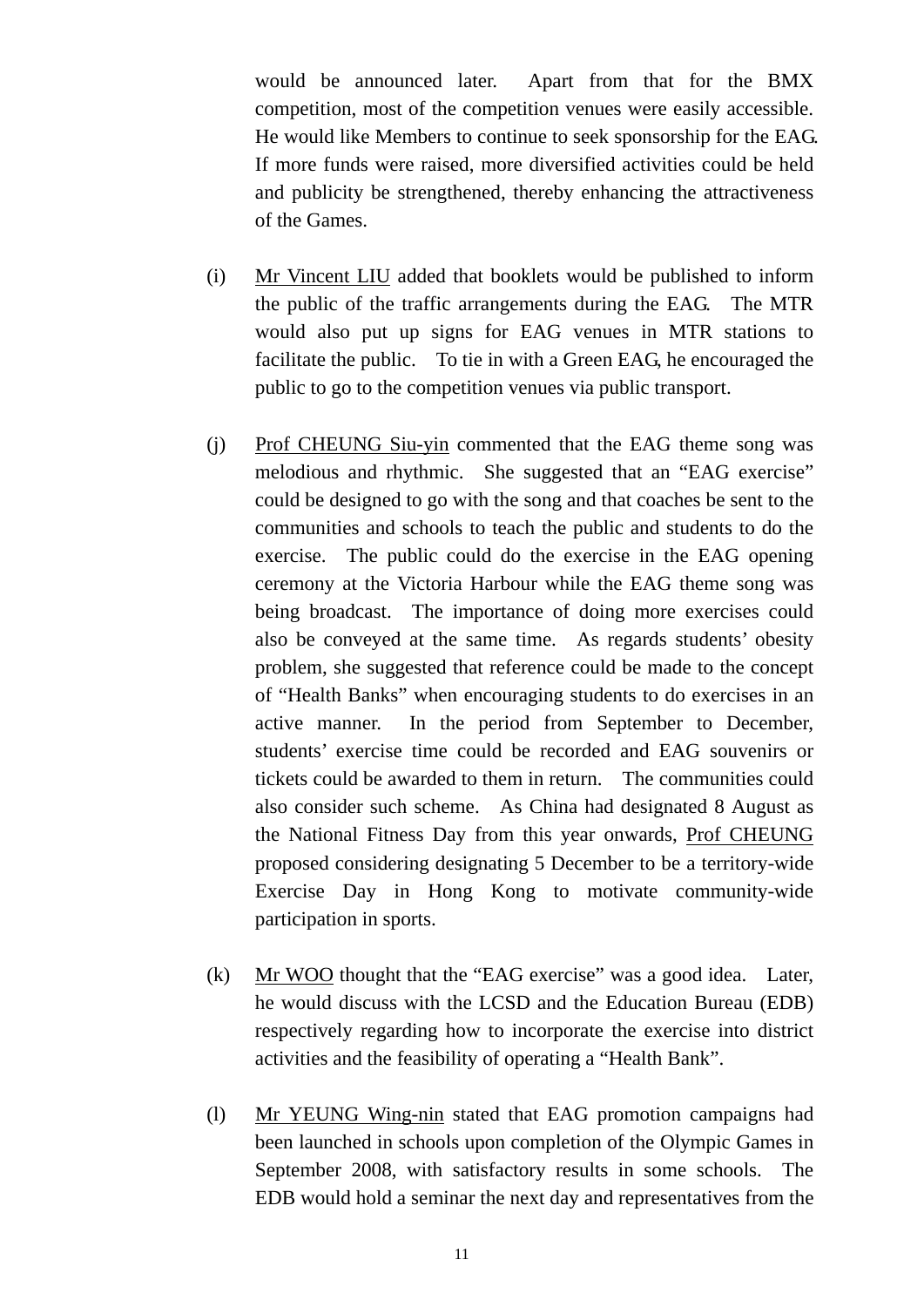EAG Limited, the SF&OC, a secondary school and a primary school were invited to share their experiences with other teachers. The EDB and the LCSD had exerted much effort through the sportACT and sportFIT Award Schemes under the School Sports Programme (SSP) to encourage students to do exercises actively. Moreover, the EDB was currently launching an activity similar to the SSP together with the Hong Kong Childhealth Foundation and the Physical Fitness Association of Hong Kong, China, though this activity was not solely launched for the EAG.

- (m) Mr Vincent LIU stated that the LCSD would organise activities on 8 August to tie in with the National Fitness Day. He welcomed views on the EAG exercise and would consider the promotion details. Moreover, some of the EAG souvenirs had already been reserved for schools and details of how to encourage active participation in sports among students could be examined.
- (n) Mr James KONG pointed out reference should be made to the experiences learnt from the Olympic Games in publicising the EAG widely. He proposed strengthening publicity in taxi and MTR stations (especially at stations near the competition venues) to boost the atmosphere of the EAG. He enquired if television stations would broadcast the EAG competitions live to facilitate the public to watch them at home. He suggested that the Committee should participate in the spectacular events of the EAG wholeheartedly so as to gain more experiences. These experiences would serve as reference for the organisation of the HKG and other major activities in the future.
- (o) Mr WOO hoped that it would be a sports event not extravagant yet with Hong Kong characteristics. If more resources could be solicited, he hoped that more activities could be organised and publicity enhanced. On television broadcast, he said that the semi-finals and finals of ten popular sports would be broadcast live and highlights of the competitions of the remaining 13 sports would be relayed in daytime or at night. Furthermore, the opening and closing ceremonies of the EAG would also be broadcast live.
- (p) Mr Vincent LIU added that EAG publicity activities had been launched one after another such as the organisation of the One-year Countdown to the EAG, the EAG Concert and the display of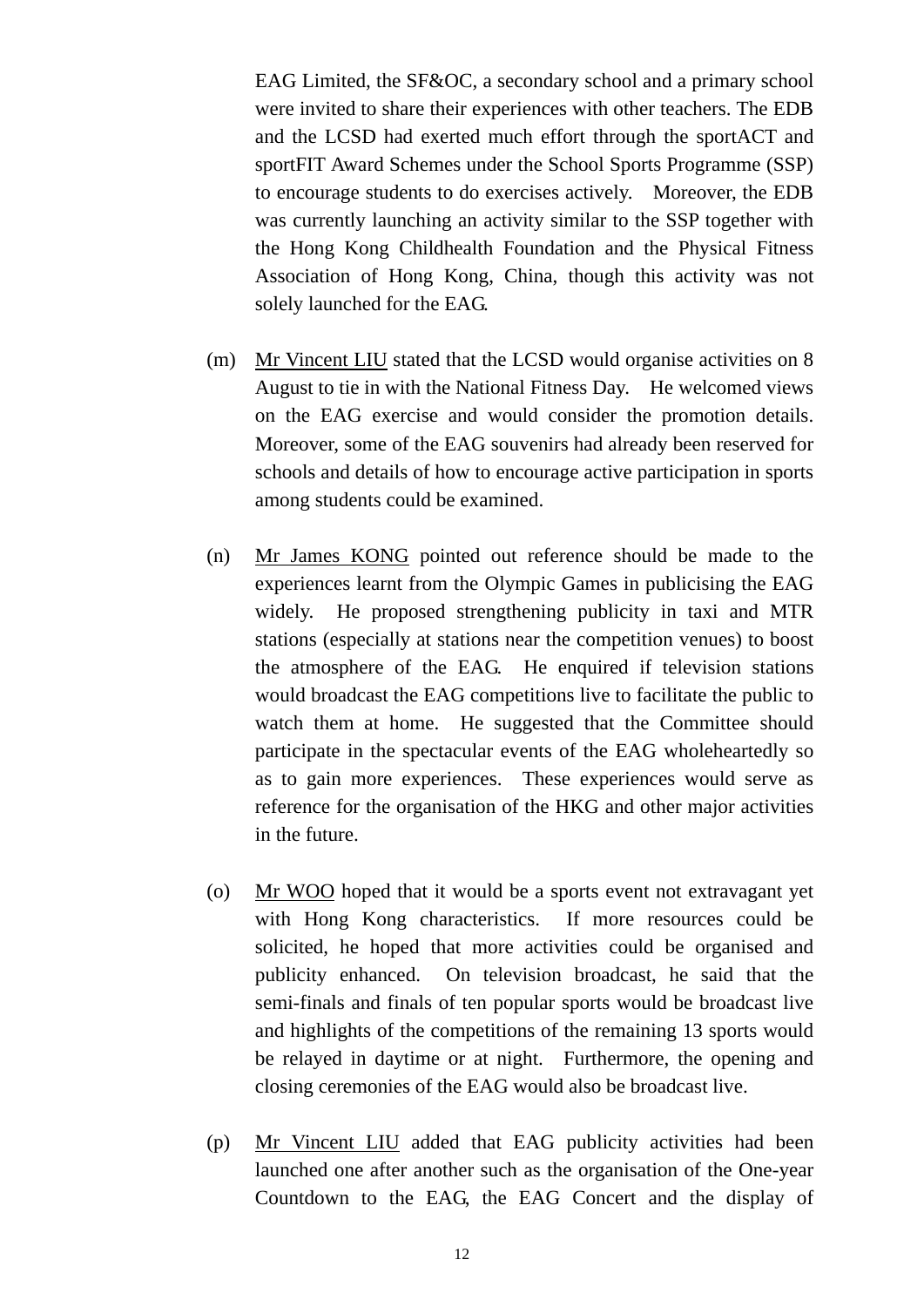publicity materials, etc. He said that the Government would step up the EAG publicity in the next few months. For example, the EAG logo would be printed on some MTR trains; trailers of the 23 EAG sports would be broadcast via RoadShow on buses; and there would be time slots for publicity on television. He further stated that he was liaising with RTHK to produce a "One-Minute English" programme to teach taxi drivers the ways to introduce the EAG to their passengers. He said the Government would widely promote the EAG by various channels and welcomed Members to give their views.

- (q) Dr LO Wing-lok shared the view that the EAG was a sports event for all and considered that 200 000 spectators for the EAG was a rather conservative estimate. He would like to know if any competitions would be held on public holidays or at night to facilitate public attendance after work. He opined that as media publicity was very important, consideration should be given to how to enhance public and district participation through media publicity. He also asked about the number of spectators who would watch the competitions through broadcasts.
- (r) Mr WOO responded that the estimate on the number of spectators was based on an attendance rate of 50%. As there would be live television broadcast and relay for the EAG, those who could not attend the competitions in person might watch the broadcasts at home. Since the EAG opening ceremony would be held at the Victoria Harbour, the public could watch the fireworks display on both sides of the Harbour and feel the EAG atmosphere. He believed that the opening ceremony would attract about 300 000 to 500 000 spectators and said that in view of the short EAG period, some of the competitions had to be held in daytime. Discussions were being held with the EDB in the hope that it would issue a notice to encourage schools not to schedule examinations during the EAG period in the coming year. Schools were also encouraged to organise EAG-related activities such as EAG days for students to watch the competitions, thereby increasing the EAG attendances.
- (s) Mr Thomas CHOW hoped that Members would download the EAG theme song as the ringing tone of their mobile phones and also encourage their friends to do the same to help widely promote the EAG.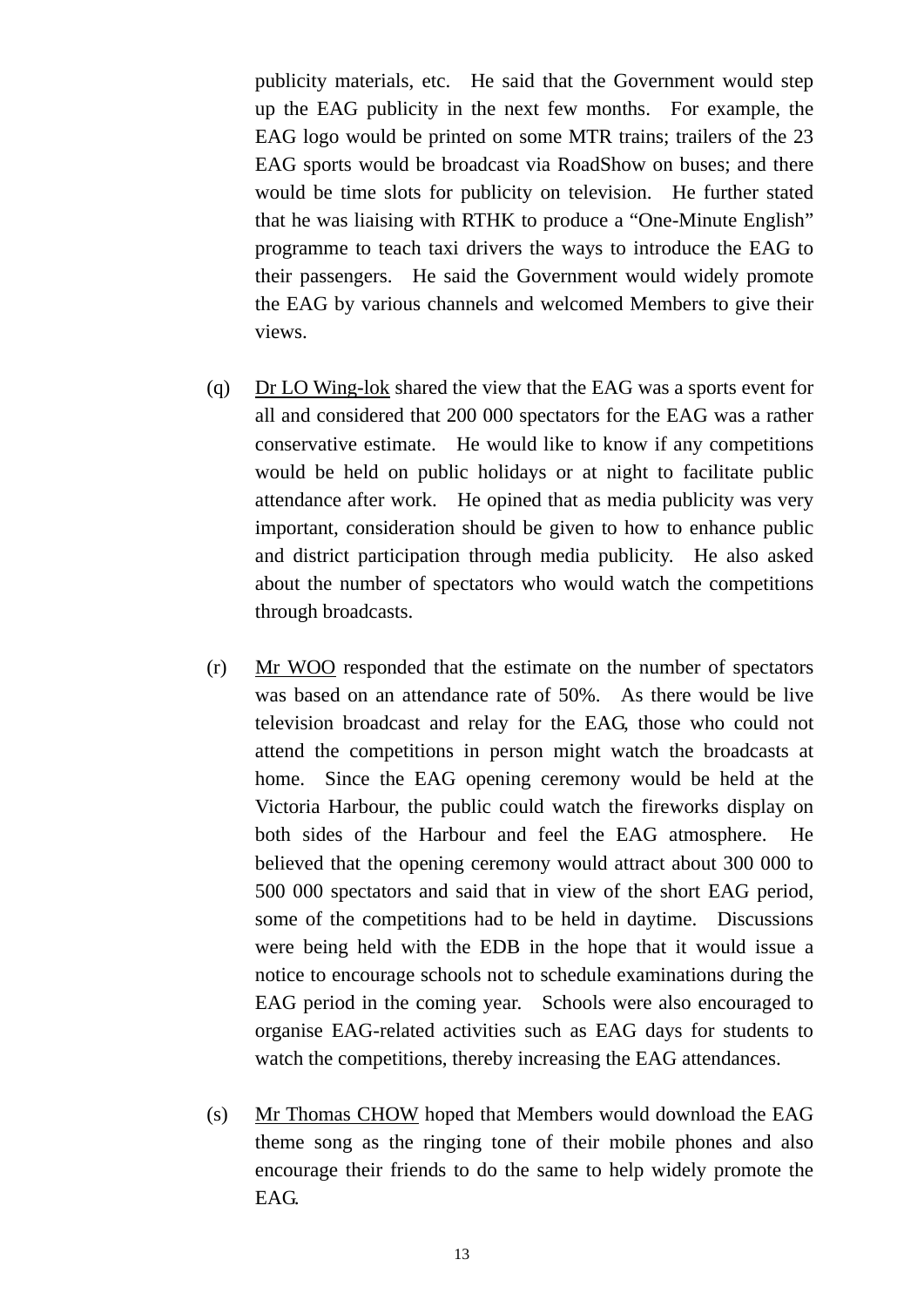- (t) Mr LIU Ah-chuen said that schools had their established operational procedures. School calendars for the next half year were prepared in May each year mainly by principals and PE teachers. He suggested that the EDB should give detailed explanations in the notice why schools were advised not to schedule examinations during the EAG period. He also asked if there were sufficient free admission tickets for schools which would hold an EAG day. He believed that many schools were interested in watching the competitions. Since situations were different in different districts, he hoped that schools could be informed in advance of the related arrangements to facilitate their corresponding arrangements. In his opinion, it was very important to encourage active participation of PE teachers in the EAG. He suggested that briefings on the EAG should be held for PE teachers so that they could help promote the EAG in schools. He advised the EAG Limited to strengthen its liaison and communication with the EDB.
- (u) Mr George YIP opined that the EAG was an attractive sports event. However, it would be difficult for the public to watch the competitions on weekdays because of work and studies. He asked if the Government would consider designating any public holidays in the EAG period to facilitate public attendance in EAG competitions. To make the EAG more attractive, he suggested that the EAG Limited should strengthen its communication with the participating national sports associations with a view to introducing in the 18 districts the overseas EAG participating athletes and the readiness of Hong Kong athletes by means of celebrity publicity.

6.4 The Chairman thanked Members for their valuable views. Publicity, promotion, admission and sales of souvenirs were this Committee's concerns. He asked the EAG Limited to give thorough consideration to the suggestions.

#### **Item 4: Any Other Business**

7.1 Prof CHEUNG Siu-yin introduced to Members the Healthy Exercise for Longevity Project put forward by the Chief Executive in the 2006 Policy Address. It was a project for all the elderly jointly implemented by seven national sports associations and 17 social welfare agencies under the assistance of the LCSD. The purpose of the project was to train up energetic elderly who would then act as coaches in elderly centres. The project had been implemented for two years. She opined